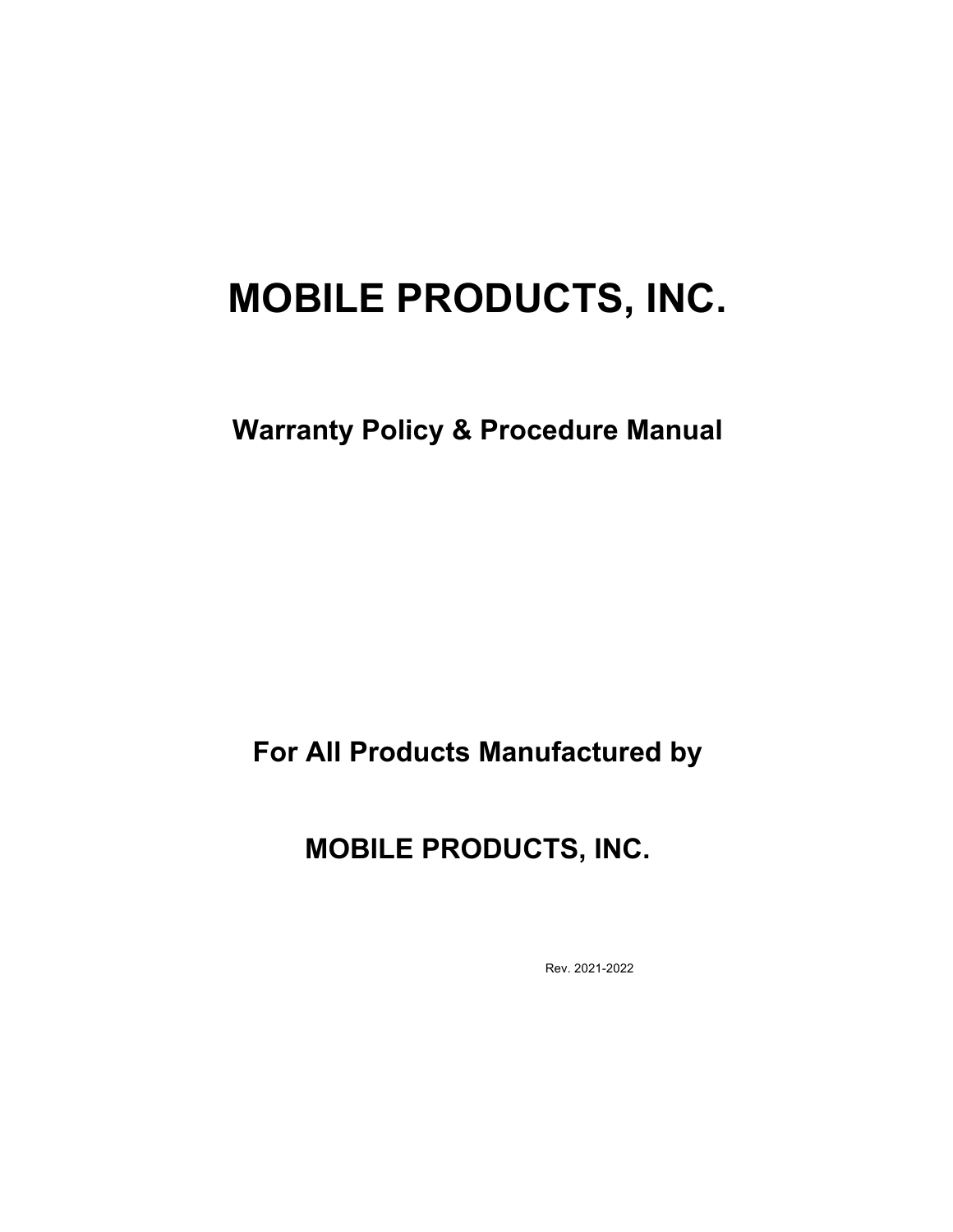# **Mobile Products, Inc. INTRODUCTION**

To ensure the satisfaction of our customers and customers, MOBILE PRODUCTS, INC. has developed this comprehensive policy and procedures manual. Our goal is to establish policies that will enable consistent, prompt, and equitable processing of warranty request.

MOBILE PRODUCTS, INC., warranty policy and procedures manual should enable our customers to classify whether a service repair is warrantable. We at MOBILE PRODUCTS, INC. want to make justified warranty a prompt, consistent and equitable experience for our mutual customers.

**It is vital that the warranty registration be completed online at www.laymor.com, immediately following delivery of equipment to the customer. Warranty claims will not be processed if warranty registration is not filed within 30 days.** 

Please consider each claim on its own merits, remembering that this is directly proportionate to your future ability to provide a quality product at a reasonable price.

We recommend that all people who deal with warranty service administration become familiar with the procedures contained in this manual.

**Warranty Registration is required to activate coverage on all new products. Upon receipt of a MOBILE PRODUCT, and within 30 days of delivery, purchaser is required to submit the final product acceptance and warranty registration online at www.laymor.com.**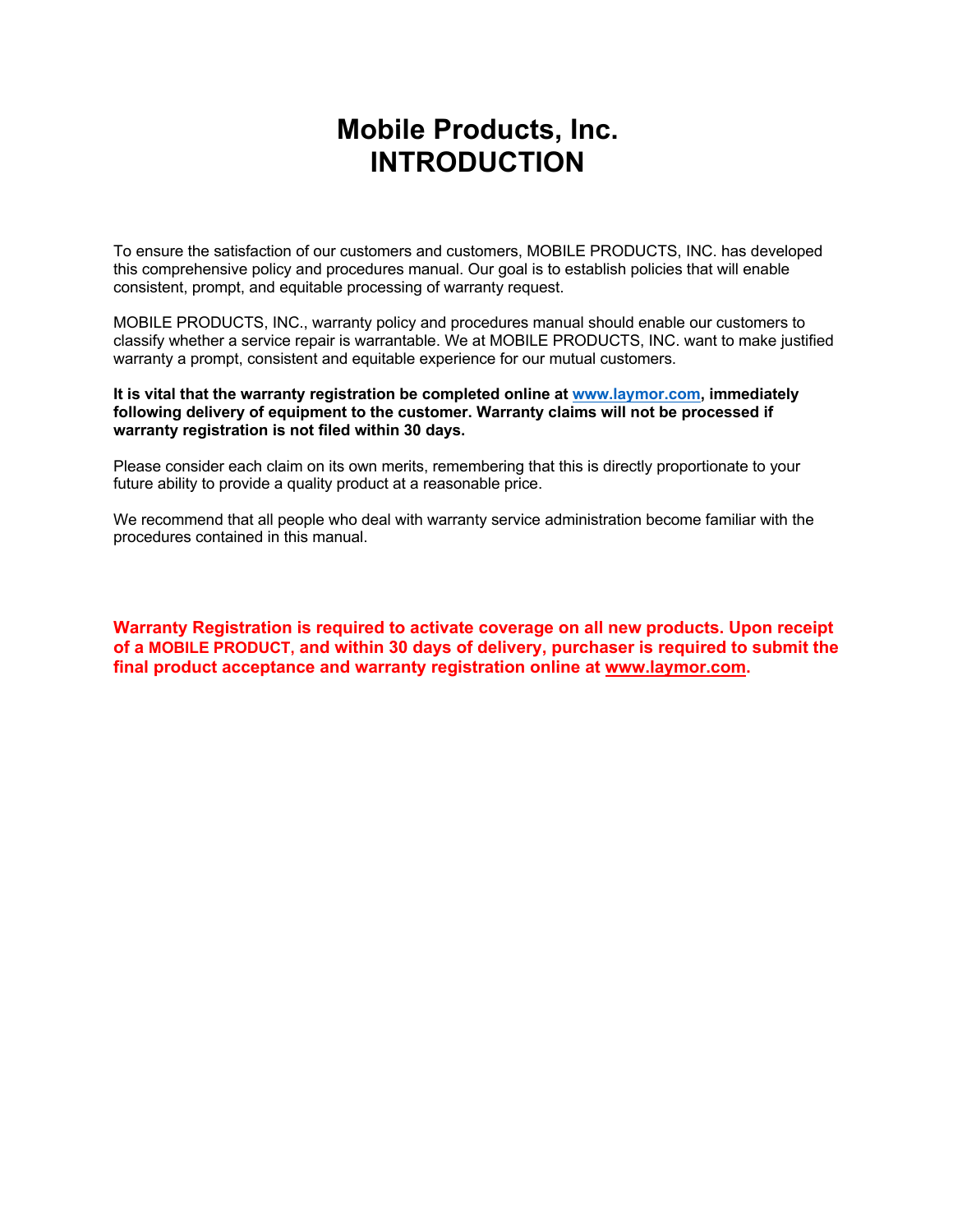# **WARRANTY PROCEDURES**

#### I. **DETERMINATION OF WARRANTABLE SERVICE:**

There is always the question as to whether a repair or replacement is a warrantable adjustment. This section is included to help you make that decision. All warranty claims must be filed within the warranty period and within 30 days of the failure.

#### **Sweepers (All Models) 12 months or 1000 hours whichever comes first**

The claim will not be honored if it does not meet these criteria.

## II. **DETERMINING WARRANTY RESPONSIBILTY:**

Even though the unit has a definite problem, the answers to a few questions must be established before you can determine if it is a warrantable problem.

- A. Has the complaint originated during the stated warranty period?
- B. Is the malfunction a result of abuse or misuse?

If there is evidence of abuse, tactfully convey your observation to the customer. The time to inform your customer is when you notice the possibility of abuse and not when MOBILE PRODUCTS, INC., denies the claim because of abuse.

C. Has the unit been maintained properly?

D. If the complaint has originated during the warranty period, there is no evidence of abuse or misuse and it seems the unit has proper maintenance, the customer should proceed contact the warranty department. This does not, however, ensure that the claim will be approved.

E. Has the unit been registered?

## III. **WHEN TO CONTACT THE FACTORY FOR A WARRANTY CLAIM:**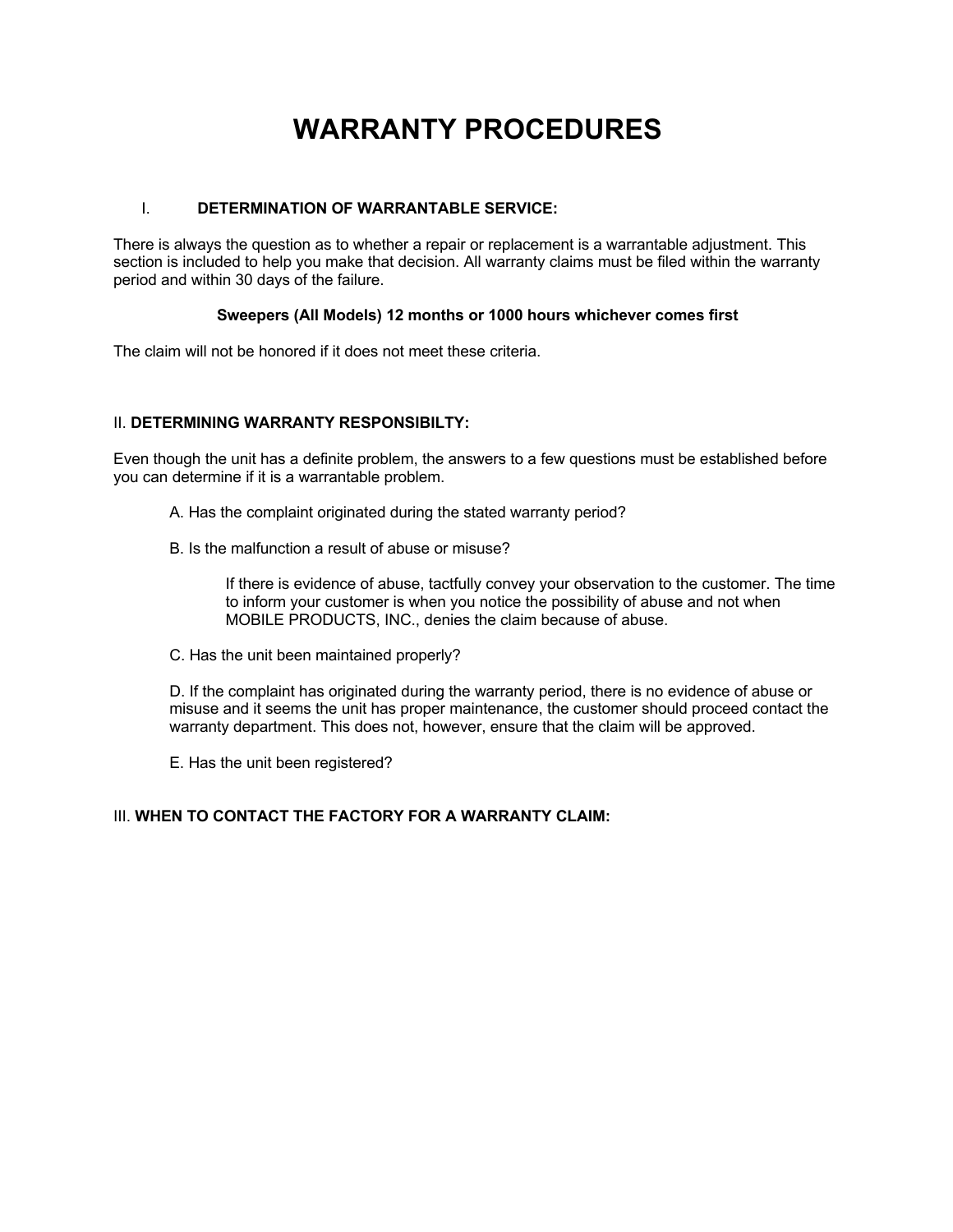So that MOBILE PRODUCTS, INC. can maintain a high level of quality in our products and control our warranty expenditures, **all repairs will require prior authorization from the factory.** Upon authorization you will be issued a sequentially numbered warranty claim number. Authorization to make a repair and issuance of a warranty claim number does not automatically approve the claim. Final claim approval is based upon inspection of parts and other information provided.

To obtain a warranty claim, call or email MOBILE PRODUCTS' Warranty Department with the following information: Include phone number and email address here?

All Claims

A. Model and Serial Number of units.

- B. Date of failure.
- C. Machine hours at time of failure.
- D. Description of failure and estimated parts and labor cost.

#### Weld Damage

A. Photographs of damaged areas will be required. (Video or e-mail photos if possible)

B. Two estimates for labor and parts will be provided.

Hydraulic Leaks

- A. Photographs of leaks will be required. (Video or e-mail photos if possible)
- B. Complete explanation.
- C. Estimated cost of parts and labor.

#### IV. **SUBLET WARRANTY REPAIR:**

Occasionally a needed repair or service cannot be performed at a customer's location. In circumstances such as these, the customer is required to get estimates prior to requesting a warranty claim form from the MOBILE PRODUCTS Service Representative.

MOBILE PRODUCTS, INC. will pay reasonable sublet repair expenses providing the repair service meets **EVERY** qualification for warranty consideration. MOBILE PRODUCTS, INC. reserves the right to determine whether a claim is reasonable, based on established policy and standards. Consideration will be given each sublet claim based on its own integrity. However, we will not pay excessive time required to do the repair or excessive labor rate charges.

The customer must also assume the responsibility of monitoring the repair. It is the customer's responsibility to reimburse the repair center for any sublet repair. MOBILE PRODUCTS will reimburse the customer for sublet repairs after a claim has been approved.

#### V. **PERFORMING THE NEEDED SERVICE REPAIR:**

Once the decision has been made to submit a warranty claim, there are several procedures to consider. The necessary repairs are to be performed in the most economical manner that will ensure proper quality.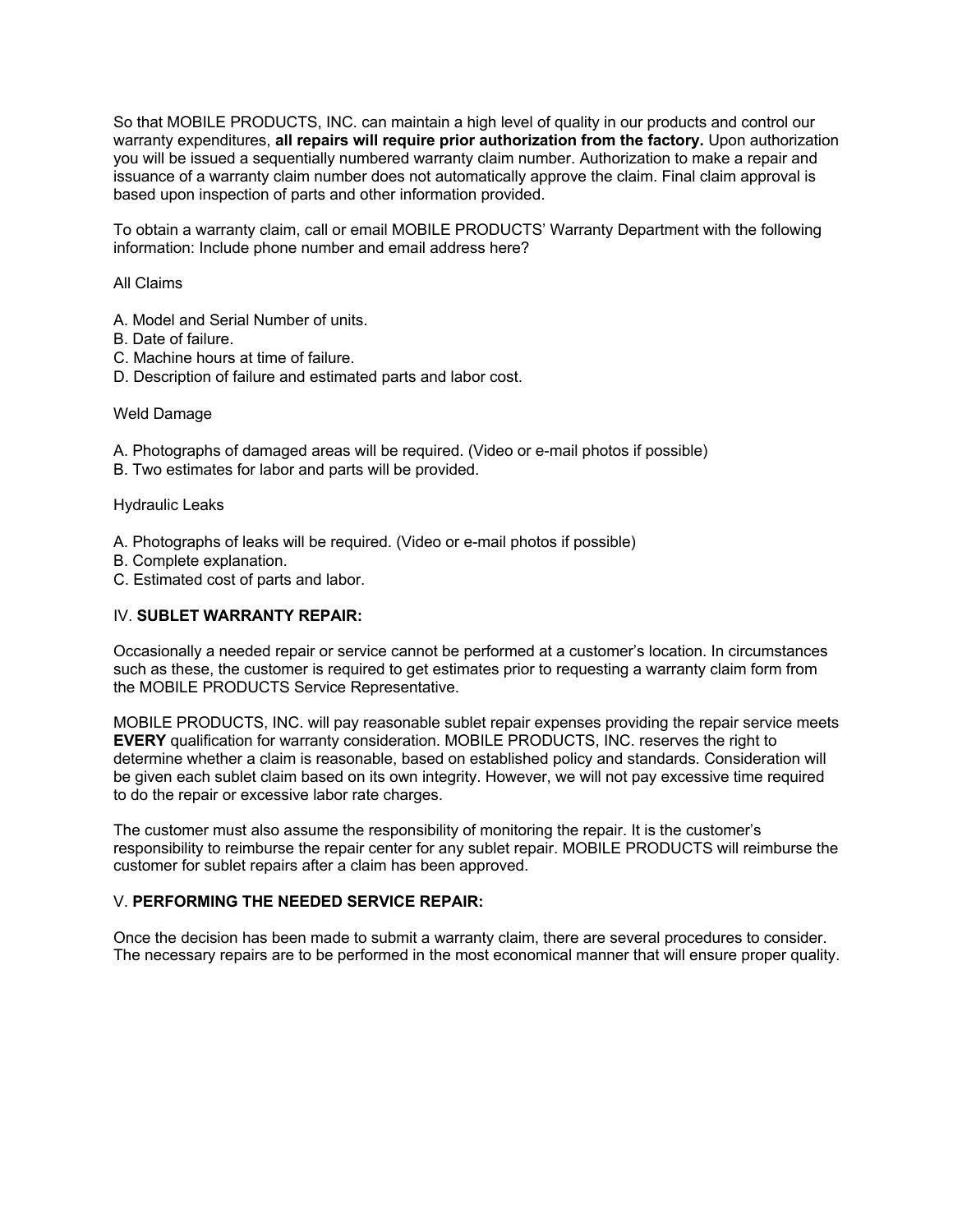From time to time the question arises, "When do you repair or replace a component? MOBILE PRODUCTS, INC. policy is very simple. When it is less expensive to repair a component, repair it. When it is less expensive to replace a component, replace it. The exception to this rule is when working with hydrostatic components. See paragraph VII.

#### VI. **HYDROSTAT WARRANTY REPAIR**

Only qualified service personnel should work on hydrostats used in equipment manufactured by MOBILE PRODUCTS, INC. It is the responsibility of the customer to keep on hand service manuals and hydrostatic troubleshooting manuals pertaining to their specific equipment.

If a hydrostat is not working as it should, perform pressure tests as outlined in the service manual or hydrostatic troubleshooting manual for your model. Record pressure tests, hydraulic oil temperature, ambient temperature in which the machine is working, type of oil used in the hydraulic system, and part number and make of hydraulic filters being used at the time of failure. Contact the MOBILE PRODUCTS service department with this information to obtain warranty authorization.

**Never disassemble a hydrostatic pump or motor that is being returned to MOBILE PRODUCTS, INC. for warranty consideration.** Hydrostatic components sent back to MOBILE PRODUCTS, INC. that have been disassembled, even if reassembled will be denied any warranty consideration. MOBILE PRODUCTS, INC. will send all hydrostatic components to their respective manufactures for warranty and failure analysis.

#### VII. **WARRANTY CLAIMS**

All warranty claims are submitted on our website after the repairs have been made. You have 30 days from the date of the repair to file a claim. To file a claim, go to our website www.laymor.com.

The following is a step-by-step explanation of the processing of the warranty claim. The warranty claim must be filed within thirty (30) days of the repair date to qualify for consideration.

- 1. Fill in the owner's name, address, phone number and fax number.
- 2. Fill in the repair facility name, address, phone number and fax number.
- 3. Record the unit serial number.
- 4. Record the hours at date of repair.
- 5. Record model number.
- 6. Record warranty start date.
- 7. Record date of repair.
- 8. In detail describe reason for each repair.
- 9. List each part number along with a description used in the repair.
- 10. List quantity of each part number.
- 11. Record the MOBLIE PRODUCTS sales order number on which the parts were purchased.
- 12. Record the customer net price for each part.
- 13. Add and record total parts cost.
- 14. Describe labor for each individual repair.
- 15. Record Job Number from corresponding job in the MOBILE PRODUCTS labor time standards.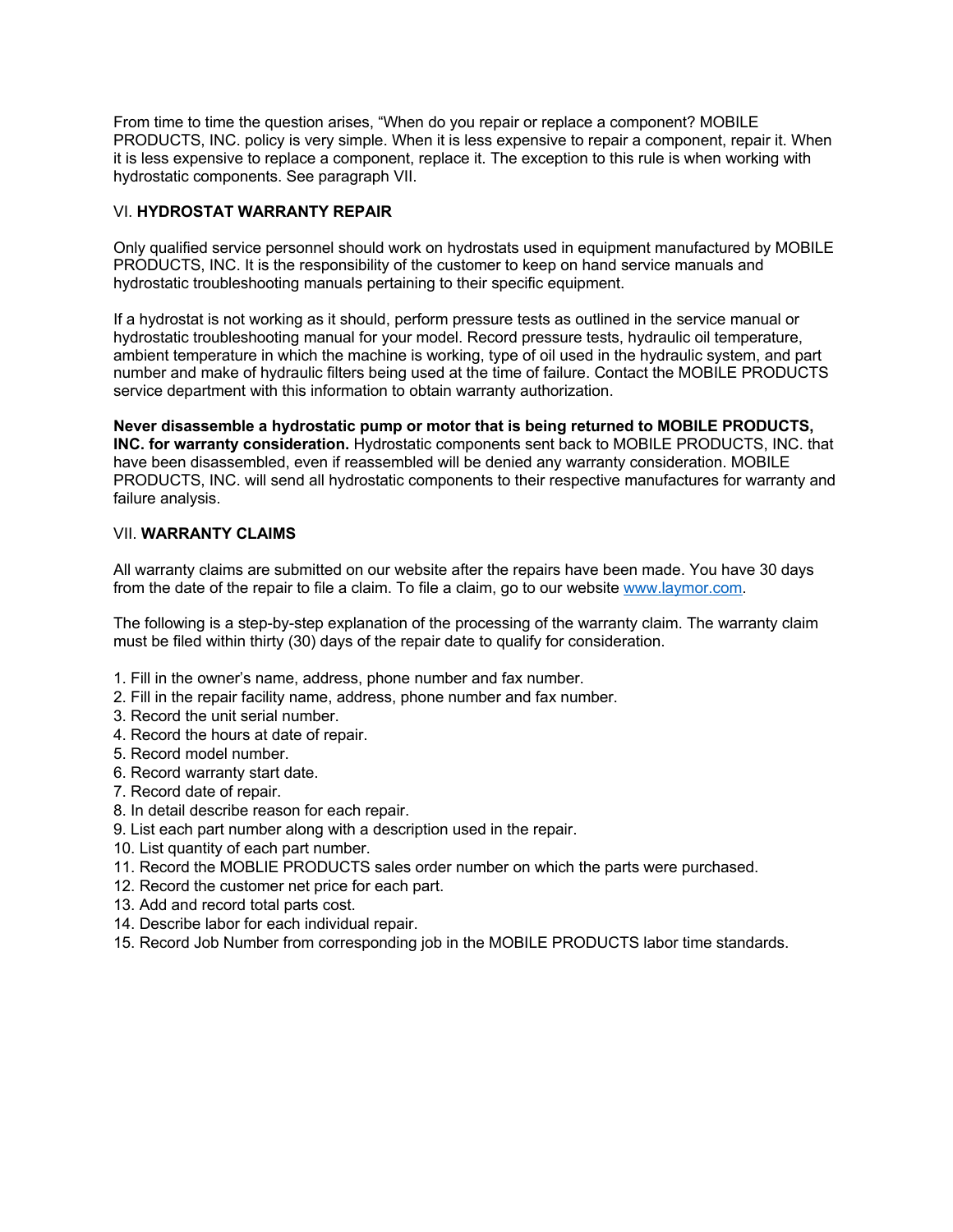16. Record the hours allowed for each individual job as allowed in the MOBILE PRODUCTS labor time standards. If there is not a labor time standard listed for the repair that you have made, list actual time spent on the repair.

17. List labor rate.

- 18. Record amount requested for labor.
- 19. Total parts and labor.

#### VIII. **WARRANTY PARTS RETURN PROCEDURES**:

All warranty parts must be held by the customer for a period of 60 days to be made available for warranty analysis upon the request of MOBILE PRODUCTS, INC. A Warranty Parts Return Form will be emailed for the return of any faulty parts needed for evaluation. Return all requested parts freight prepaid to the factory with a copy of the completed claim form to:

#### **MOBILE PRODUCTS, INC. 401 Capacity Dr. Longview, TX 75604**

#### IX. **WARRANTY CLAIM PROCESSING:**

This section is to inform you of the steps taken to process warranty claims submitted to MOBILE PRODUCTS, INC.

- 1. The Purchaser must notify MOBILE PRODUCTS' warranty department, or an authorized warranty provider, of a potential warranty claim prior to the initiation of any warranty work.
- 2. Warranty verifies that WARRANTY REGISTRATION was received within 30 days of delivery.
- 3. Warranty verifies warranty eligibility.
- 4. Warranty inputs claim information into warranty database.
- 5. Warranty parts sent freight prepaid along with a copy of the numbered warranty claim form are received at MOBILE PRODUCTS within 30 days of failure.
- 6. Receiving department fills out a warranty parts receiver. The receiver is then forwarded to the warranty department.
- 7. Information from warranty receiver is posted in warranty database.
- 8. Parts are inspected and tested to determine whether they qualify for warranty.
- 9. Hydraulic components are sent to their respective suppliers for warranty evaluation.
- 10. Warranty checks parts pricing, labor rate and time allowed for each operation. We will adjust where necessary. If there is any pertinent information missing, WE WILL RETURN THE WARRANTY CLAIM TO YOU.
- 11. After the claim is qualified and analyzed, the determination of approval or disapproval is made.
- 12. Warranties for credit are forwarded to the accounting department for issuance. Customers requiring payment by check must submit a request in writing.
- 13. If the claim is approved the amount may be credited to your account.
- 14. If the claim is disapproved, the claim will be returned to you with an explanation.

## X. **WARRANTY REQUEST NOT CONSIDERED:**

A. Claims will not be considered because of the following: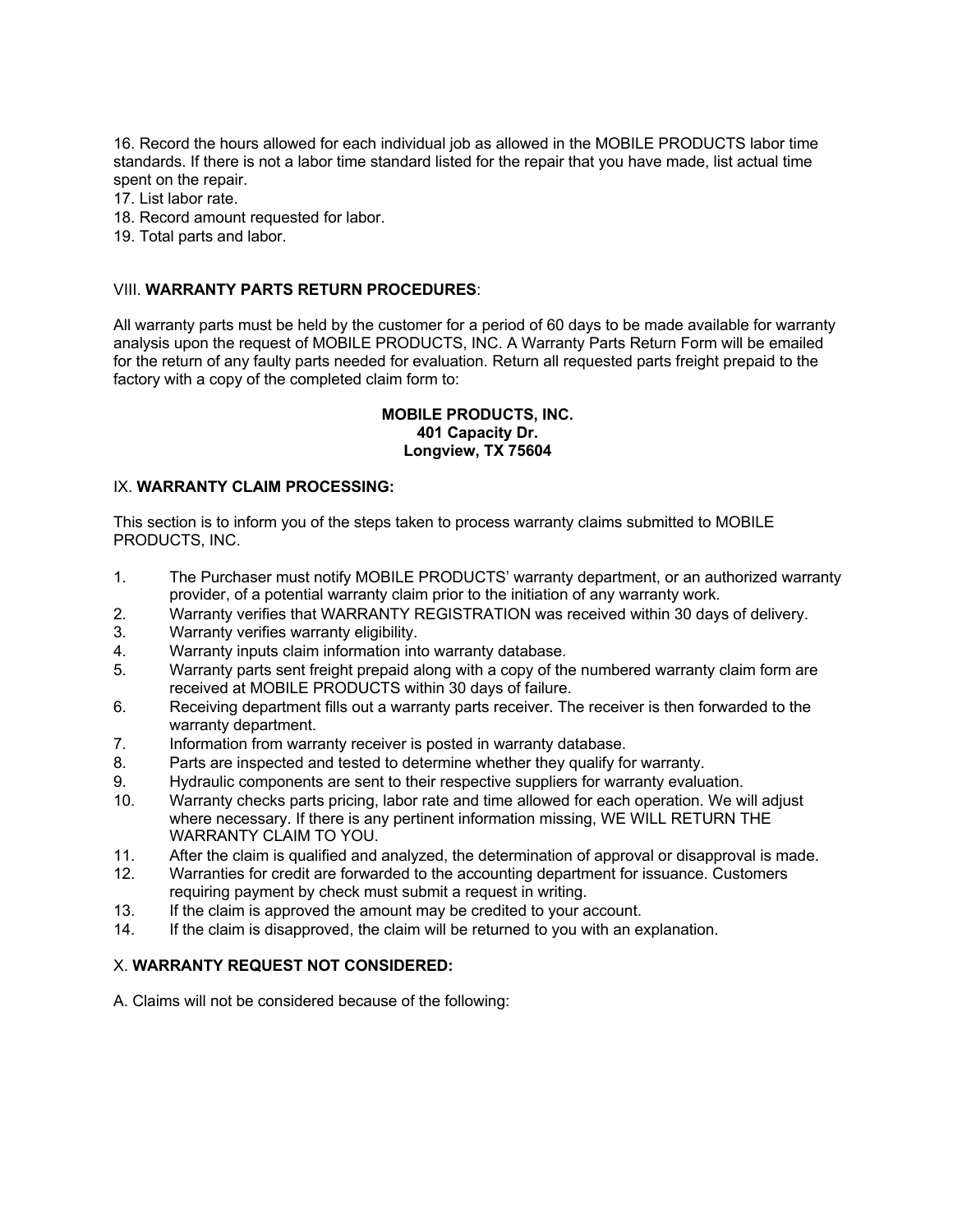- 1. Unit is out of the scope of warranty.
- 2. Unit has not been registered.
- 3. Incomplete information on Warranty Claim.

B. Normal maintenance including but not limited to lubrication, maintaining fluid levels and proper changing of filters.

C. Time or travel expenses incurred in making a service call or the expense of delivering machine to service center.

D. Excessive time or labor rate expense incurred on sublet warranty repairs.

- E. Emergency Freight charges for parts used in warranty repairs.
- F. Parts or labor expense when repair is necessitated by:
	- 1. Lack of lubrication
	- 2. Abuse
	- 3. Misuse
	- 4. Modifications
	- 5. Lack of adjustment
	- 6. Improper installation unless installed at MOBILE PRODUCTS, INC.
	- 7. Damage due to freezing temperatures on unprotected systems.

G. Glass breakage or rock chips in glass are to be covered by customers insurance after the unit is released from the factory.

H. In transit damage after the release of the unit from the factory is not the responsibility of MOBILE PRODUCTS.

## XI. **WARRANTY REGISTRATION**

Warranty Registration is required to activate coverage on new products. Upon receipt of a unit and within thirty (30) days of delivery, Purchaser is required to submit the final product acceptance and warranty registration on-line at www.laymor.com. The product registration must be on file for any warranty claim to be considered otherwise the product ship date from Laymor or the original date of retail purchase by the Product's first purchaser, whichever occurs first, will be used as a proxy for the start of the warranty period.

Following are the instructions for filling out the Warranty Registration:

- A. List the MOBILE PRODUCTS, INC. serial number.
- B. List the MOBILE PRODUCTS, INC. model number.
- C. List the date the unit was put into service.
- D. List the full customer name, address, and phone number.
- E. List the full customer's name, address, and phone number.
- F. Warranty Registration must be filed online, or the warranty registration card must be signed and dated by purchaser and mailed back to Laymor.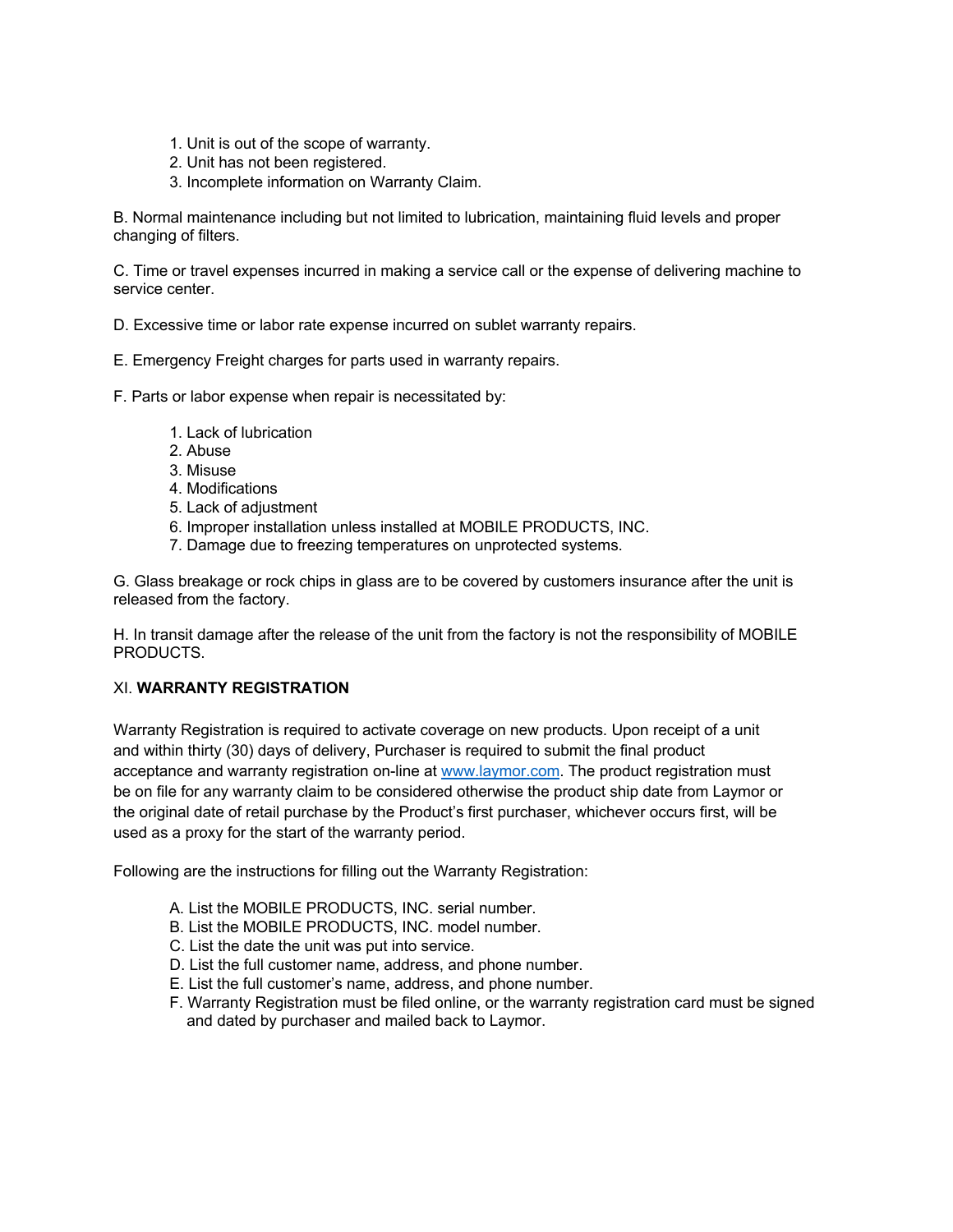Following are the instructions for filling out the Delivery Report (Backside of Warranty Registration): Check each of the following items as they are performed.

- A. Owner received manual packet.
- B. Reviewed warranty policy.
- C. Reviewed machine operator's manual.
- D. Reviewed engine owner's manual.
- E. Reviewed "Safety Instructions".
- F. Orientation of all controls and instruments.
- G. Reviewed fuel and lubricating specifications. (Engine Manual)
- H. Reviewed oil level check points and type of oil used.
- I. Instructed operator on proper
	- 1. Starting of engine.
	- 2. Shutdown of engine.
	- 3. Operation of unit.
- J. Instructed operator and / or service man on proper servicing of the following items:
	- 1. Fuel
	- 2. Air cleaner
	- 3. Accessories
	- 4. Hydraulic system
	- 5. Cooling system
	- 6. Electrical system
	- 7. Engine lubrication
	- 8. Machine lubrication
- K. Discussed scheduled maintenance with servicing personnel.
- L. Checked complete unit and accessories for correct operation and adjustments.

Delivery report must be signed and dated by person machine was delivered by. Delivery report must be signed and dated by person receiving the machine.

#### XII. **CUSTOMERCUSTOMER RESPONSIBILITY**

Service parts – It is the responsibility of the customer to stock service parts for the equipment that they sell. This assures the customer his machine will be down a minimum amount of time and they or the customer are not out emergency freight charges. To obtain a Suggested Parts Stocking List for your model, contact the MOBILE PRODUCTS parts department.

Service Department – It is the responsibility of the customer to maintain a service department that is staffed with well- trained personnel, and to have a modern well-equipped shop. It is the customer's responsibility to submit a warranty claim within thirty (30) calendar days after a warranty failure.

Pre-Delivery Inspection Report – It is the customer's responsibility to perform the pre-delivery inspection on all new equipment as soon as practical after they have received it. Mobile Products would prefer the Pre-Delivery Inspection checklist to be completed within ten (10) days and a copy of the report mailed to MOBILE PRODUCTS, INC., 4. It is the customer's responsibility to inspect the equipment for shipping damage and or loss. Freight loss or damage is not MOBILE PRODUCTS warranty; it is the responsibility of the freight carrier. Pre-Delivery inspection is not a warrantable item.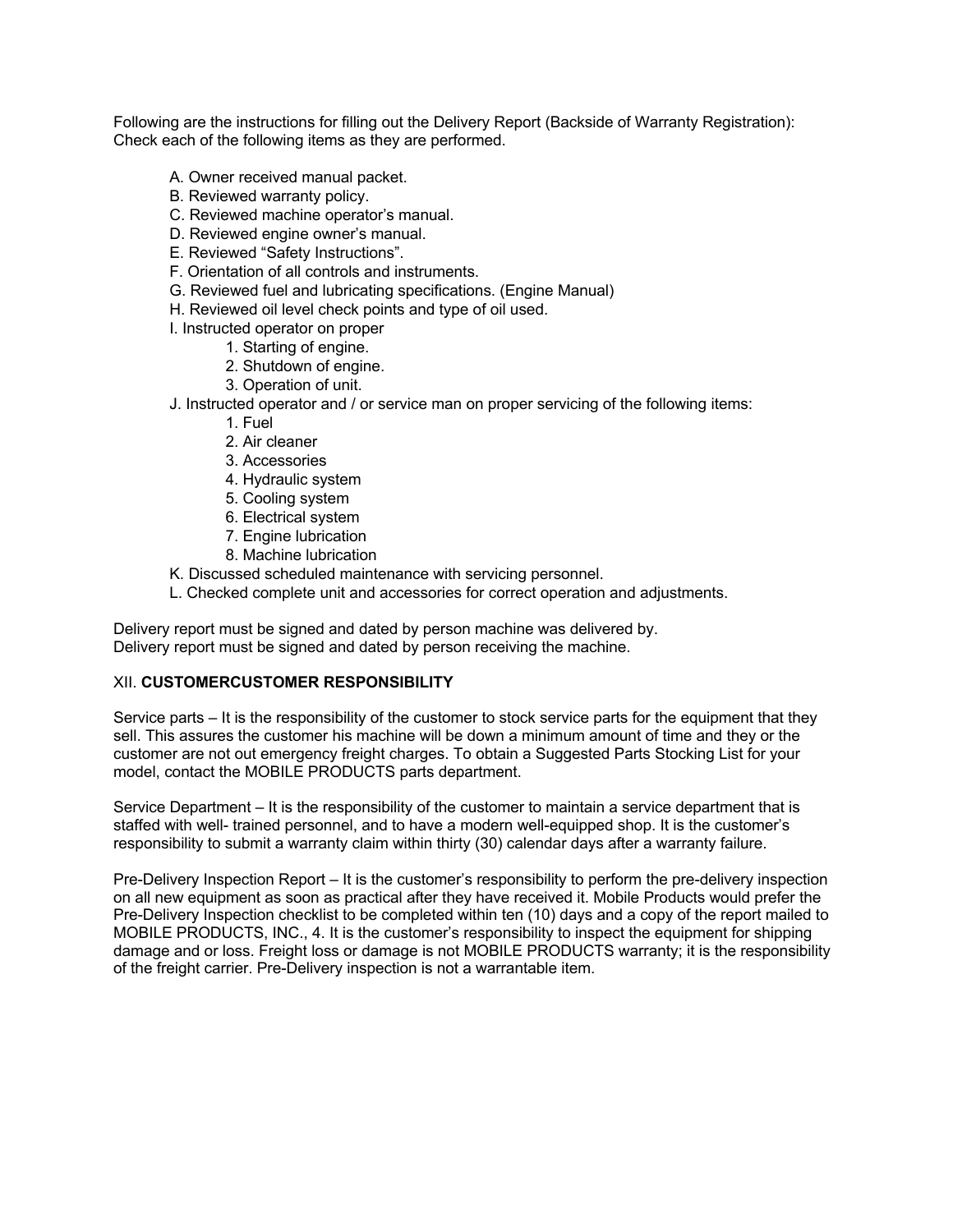Owner / Operator Training – It is the customer's responsibility as part of the Delivery Service to train the Owner / Operators personnel in the proper and safe operation of the piece of equipment that they have purchased. This training should also include an explanation of proper preventative maintenance for the customer's specific machine.

#### XIII. **OWNER / OPERATOR RESPONSIBILITY**

Preventative Maintenance – It is the Owner / Operators responsibility to maintain the machine according to the maintenance schedule outlined in the operator's manual. If the application is such that it calls for a more aggressive maintenance program it is the Owner / Operators responsibility to maintain the machine accordingly. These applications are, but not limited to, working in debris, extremely dusty, abrasive, or corrosive in nature. Preventative maintenance also includes the tightening of loose bolts and fittings that could or will cause a failure. Any failure caused by a lack of preventative maintenance is the responsibility of the Owner / Operator.

Machine Availability – It is the Owner / Operator's responsibility to make the machine available for a reasonable length of time for warranty repairs, during normal business hours. They may do so by taking the machine to an authorized MOBILE PRODUCTS customer service facility and are responsible for the transportation cost. If the Owner / Operator elects to have the customer perform the warranty repair on the job site, or they must have it repaired immediately, it will be the Owner / Operators responsibility to pay the Emergency Freight Charges on parts, Travel Time, Mileage, Expenses, Overtime, and any additional labor caused by the technician not having parts stock, proper facilities and or labor-saving tools at his disposal.

#### XIV. **SECONDARY WARRANTY**

Engine – Warranty with respect to engines and engine components MOBILE PRODUCTS uses in their products is not covered by MOBILE PRODUCTS warranty. The engine warranty is subject to the Engine Manufactures warranty and will be handled by the Engine Manufactures local Authorized Customer or Dealer.

Tire – MOBILE PRODUCTS uses brand name tires on new equipment or tires that are known in the equipment business. The warranty on the tires is subject to the tire manufactures warranty and in the event a tire problem arises the tire must be taken to the local Manufactures Customer for settlement. MOBILE PRODUCTS do not warranty the tires used on its equipment.

Battery – MOBILE PRODUCTS uses brand name batteries in its equipment. The warranty on batteries is subject to the Battery Manufactures warranty and if a warranty problem arises the battery must be taken to the local Manufactures Customer for settlement. MOBILE PRODUCTS do not warranty the batteries used in their equipment.

#### XV. **SERVICE PARTS WARRANTY**

A service part used by the customer for the repair of a machine under warranty will carry the balance of the machine warranty. A service part that is sold over the counter has a ninety (90) day part replacement warranty only. To return a service part for warranty inspection the customer must first obtain a Return Goods Authorization (RGA) from the MOBILE PRODUCTS parts department. The part must then be shipped freight pre-paid to MOBILE PRODUCTS for warranty inspection. If it is determined that the part is defective, MOBILE PRODUCTS will replace the part at no charge.

## XVI. **SERVICE LABOR TIME STANDARDS**